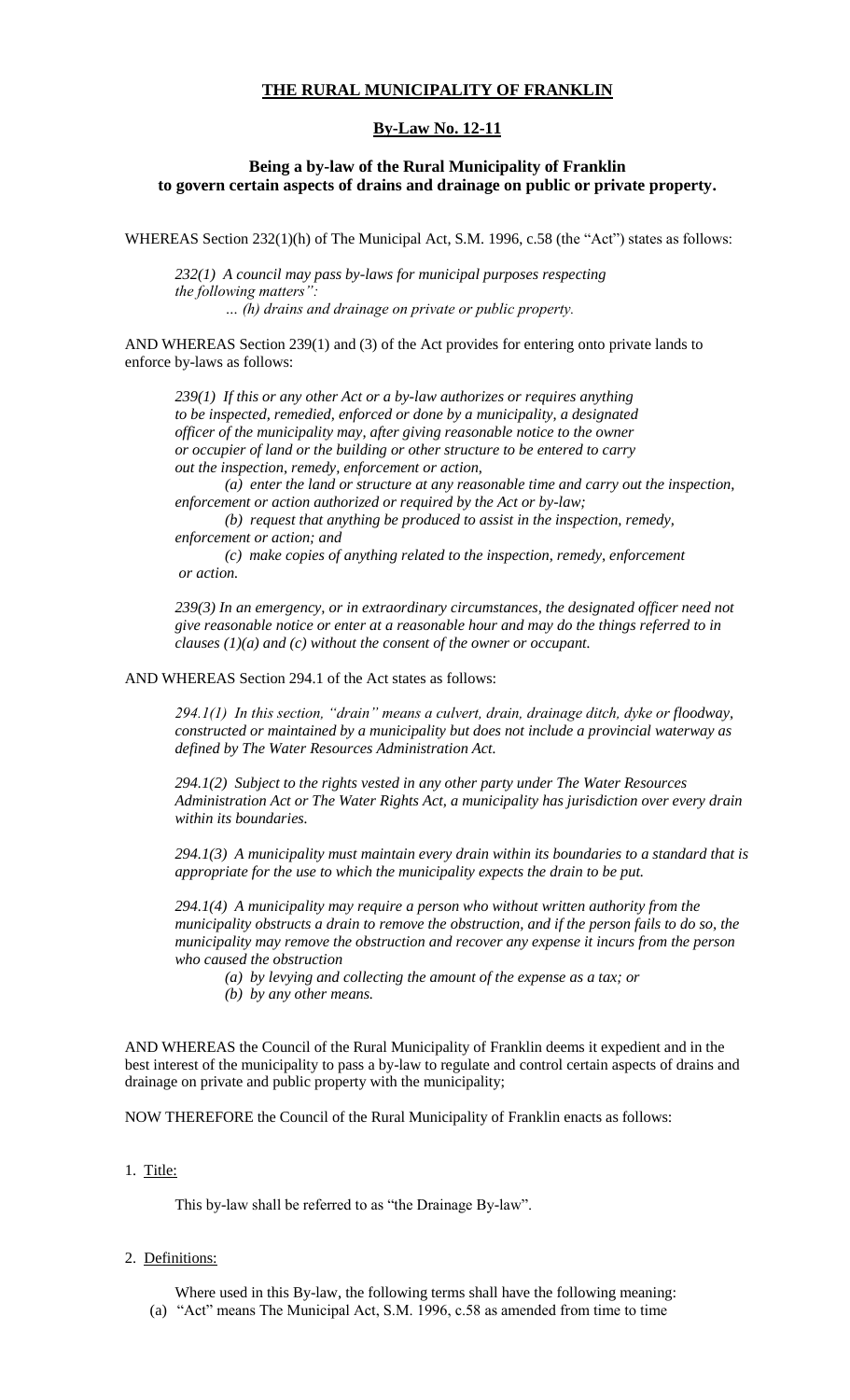- (b) "Drain" means a culvert, drain, drainage ditch, dyke or floodway, constructed or maintained by the Municipality but does not include a Provincial Waterway.
- (c) "Municipality" means the Rural Municipality of Franklin.
- (d) "Person" means and includes any individual, corporation, partnership, firm, joint venture, syndicate, association or trust, and any other form of entity or organization, and includes both the plural and singular.
- (e) "Provincial Waterway" means a Provincial Waterway as defined by The Water Resources Administration Act, R.S.M. 1987, cW70 as amended from time to time.

## 3. Interference With Drains

(a) Where any Person deposits or puts into any Drain any soil, stones, refuse, waste, brush, trees or other matter whatsoever, the Municipality may require that Person to remove the soil, stones, refuse, waste, brush, trees or other matter; and, if the Person fails to do so, the Municipality, at the expense of the Person in default, may remove the soil, stones, refuse, waste, brush, trees or other matter and, if necessary to do so, may enter onto any lands in accordance with the powers and procedures set out under the Act.

(b) Where any Person deepens, widens, alters, diverts or stops-up in any way interferes with any Drain the Municipality may require that Person to return the said Drain to its previous state, and if the Person fails to do so, the Municipality, at the expense of the Person in default, may return the municipal drain to its previous state and, if necessary to do so, may enter onto any lands in accordance with the powers and procedures set out under the Act.

(c) Where any Person causes the diversion or discharge of water or other liquid into a drain without being licensed to do so under The Water Rights Act, the Municipality may require such Person to stop the discharge of water or other liquid into the Drain, and if the Person fails to do so, the Municipality, at the expense of the Person in default, may stop the discharge of water or liquid into the Drain and, if necessary to do so, may enter onto any lands in accordance with the powers and procedures set out under the Act.

(d) Where any Person tampers with control gates by opening or closing them, the Person, if found guilty, is liable to penalties as found in Section 4 (Penalties) of this by-law. A member of Council or the Foreman only shall have the authority to open and/or close culvert gates or to cut municipal roads to control the flow of water.

### 4. Penalties

In accordance with Section 249(1) and (2) of the Act

- i) Any person who violates, contravenes, or refuses, neglects, omits or fails to obey or observe any provision of this By-law is guilty of an offence and liable, on summary conviction to a fine not exceeding \$500.00 and costs or to imprisonment for a term not exceeding one (1) month, or to both such fine and imprisonment.
- ii) Where the contravention, refusal, neglect, omission or failure, including failure, including failure to comply with a notice, order or direction given him by the Council or Designated Officer, continues for more than one day, the person is guilty of a separate offense for each day that it continues.
- 5. Municipalities Power to Recover Expenses

The Municipality may recover any expense that it incurs under Section 3 above from the Person who is in default:

- By levying or collecting the amount of the expense as a tax; or
- By any other means.

### 6. Overriding Jurisdiction of the Water Rights Act

Nothing herein shall effect the rights granted to any Person by license granted under The Water Rights Act, and the Municipality in enforcing its rights under section 3 herein, shall act in accordance with any policy directives, protocols, memorandums of understanding or any other procedures that may be binding upon a Municipality that are established by or in consultation with the Province of Manitoba from time to time for the purpose of complying with The Water Rights Act.